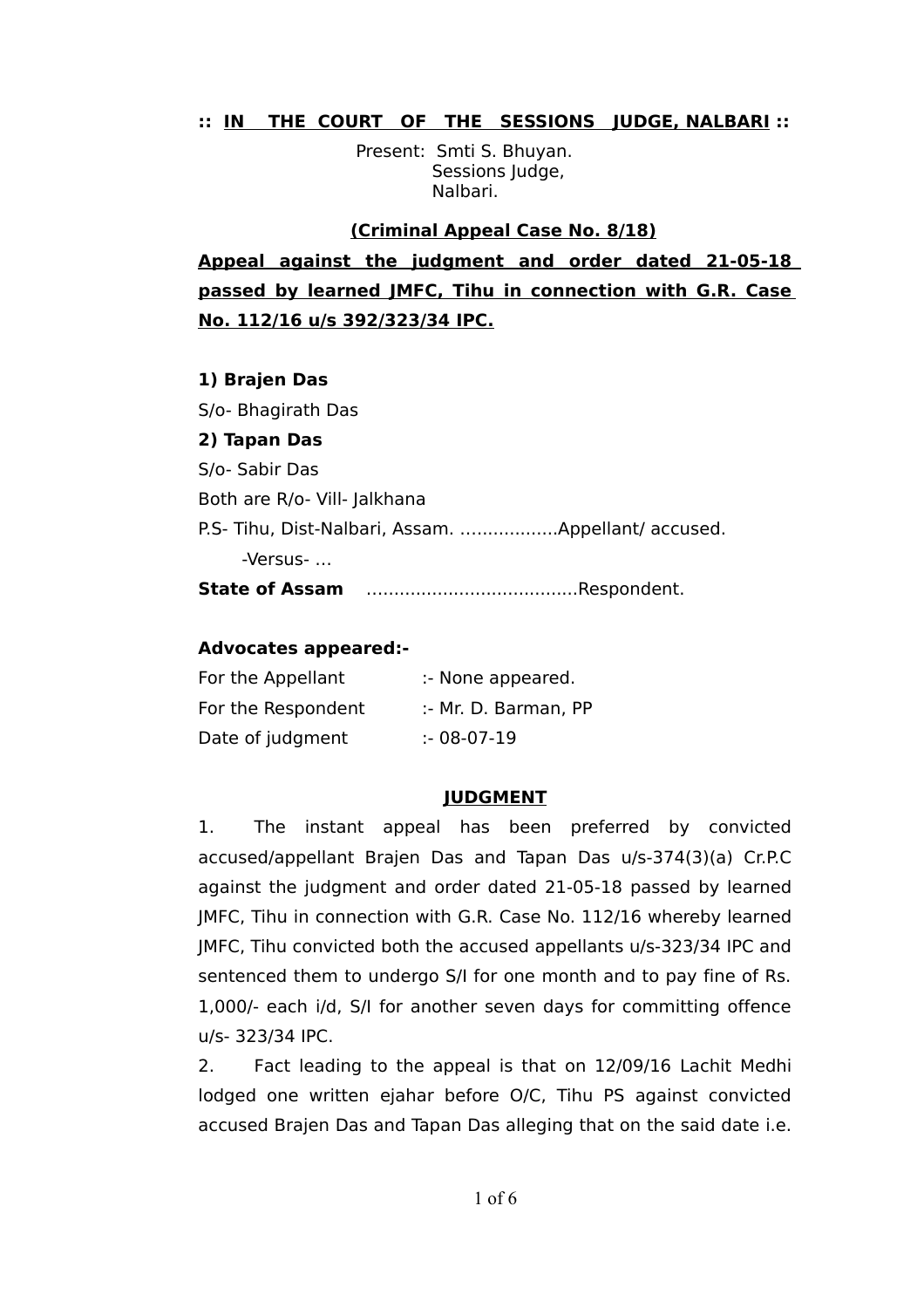on 12/09/16 at about 9.15 PM when he was coming to his house riding on his motorcycle from Tihu, the accused persons, who were present at the place of occurrence, restrained him, demanded money, and when he refused to give the money they pushed him, kicked on his bike, which fall on the road and when he was about to lift his bike, both the accused persons assaulted on his head, he fell down, nearby persons came, and accused persons ran away taking Rs. 15,000/- from his pocket. O/C, Tihu PS registered Tihu PS Case No. 112/16 u/s- 392/324/34 IPC, sent injured before the doctor and on completion of investigation I/O of the case submitted charge sheet u/s- 392/323/34 IPC against both the accused Biraj Das and Tapan Das showing them absconder.

2. On receipt of the charge sheet learned JMFC, Tihu took cognizance, issued process and on appearance of the accused persons learned trial court allowed accused to go on bail and after furnishing necessary copies, framed charge u/s- 392/323/34 IPC against the accused persons which were read over and explained to the accused persons to which they pleaded not guilty and claimed to be tried.

3. In order to prove the charge, prosecution examined 6 nos of witnesses including informant, I/O and M/O and exhibited ejahar, seizure list, injury report, sketch map of place of occurrence and charge sheet, in total 5 nos of documents. On completion of prosecution witnesses, learned JMFC, Tihu recorded statement of the accused persons u/s- 313 CrPC, accused persons plea is of denial and declined to adduce defence evidence and learned JMFC, Tihu after hearing both sides, delivered judgment convicting both the accused persons Brajen Das and Tapan Das u/s- 323/34 IPC and sentenced them to undergo S/I for one month and to pay fine of Rs. 1,000/- each i/d S/I for seven days for committing offence u/s-323/34 IPC and acquitted both the accused persons from charge of section 392/34 IPC.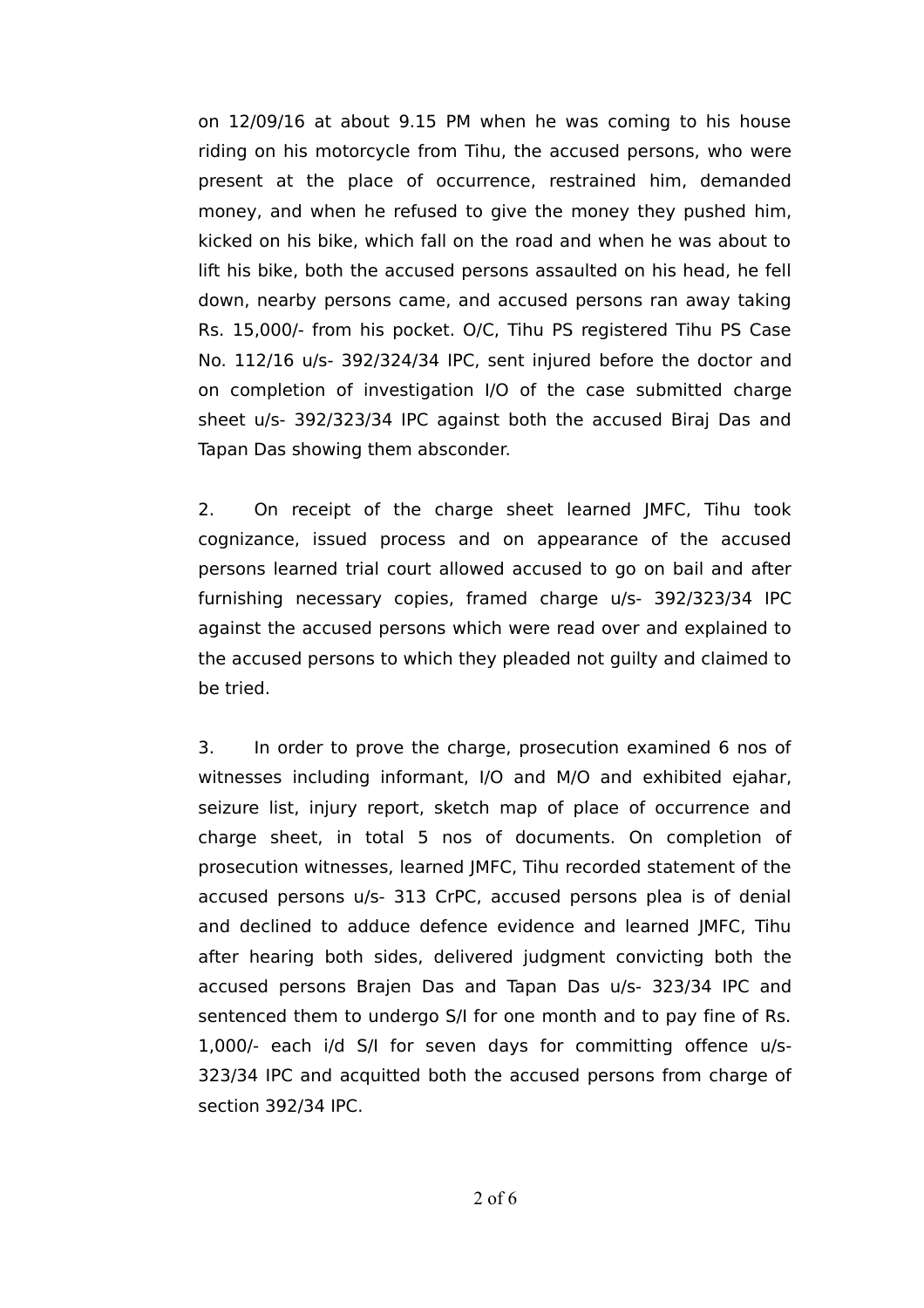4. At the time of taking up the appeal none appeared for the appellant and therefore I have taken the appeal for final disposal as appeal is posted today for hearing.

5. I have scrutinized the impugned judgment and order dated 21/05/18 passed by learned JMFC, Tihu in GR case No. 112/16, also scrutinized the evidence on record.

6. Ext-1 is the ejahar. In Ext-1 ejahar PW-1 Lachit Medhi, informant, stated incident took place on 12/09/16 at about 9.15 PM. At that time he was returning home from Tihu and accused persons restraining him made demand of money, assaulted him with a sharp weapon and he sustained injury. At the time of adducing his evidence he stated incident took place on 12/09/16 in between 9.00 PM to 9.15 PM and at that time he was returning home after collecting "Sanchay" amount and at Uttaor Kathalmara both the accused persons asked him to stop his vehicle, made demand of money and when he refused, they kicked on his bike and bike fell down when he is about to lift the bike both accused assaulted him with a sharp weapon. He sustained injury above the left eyebrow and nose, blood oozing out from his nose. He further deposed that few persons came to the place of occurrence and they took him to Tihu police station and from Tihu police station he was sent to Tihu hospital for treatment.

7. PW-2 Dhiraj Medhi and PW-4 Dimbeswar Kalita stated incident took place in the month of September 2016 at about 9- 9.30 PM and at that time both were present at road. PW-2 deposed incident took place on the road passing in front of his house and he noticed at the Tiniali chowk accused persons quarreled with informant Lachit Medhi, accused Tapan kicked the bike of Lachit Medhi and thereafter both the accused persons assaulted Lachit Medhi and they ran away. He rushed to the place of occurrence noticed Lachit sustaining injury above the eyebrow and he with another person took injured to police station and police sent Lachit Medhi to hospital. PW-4 stated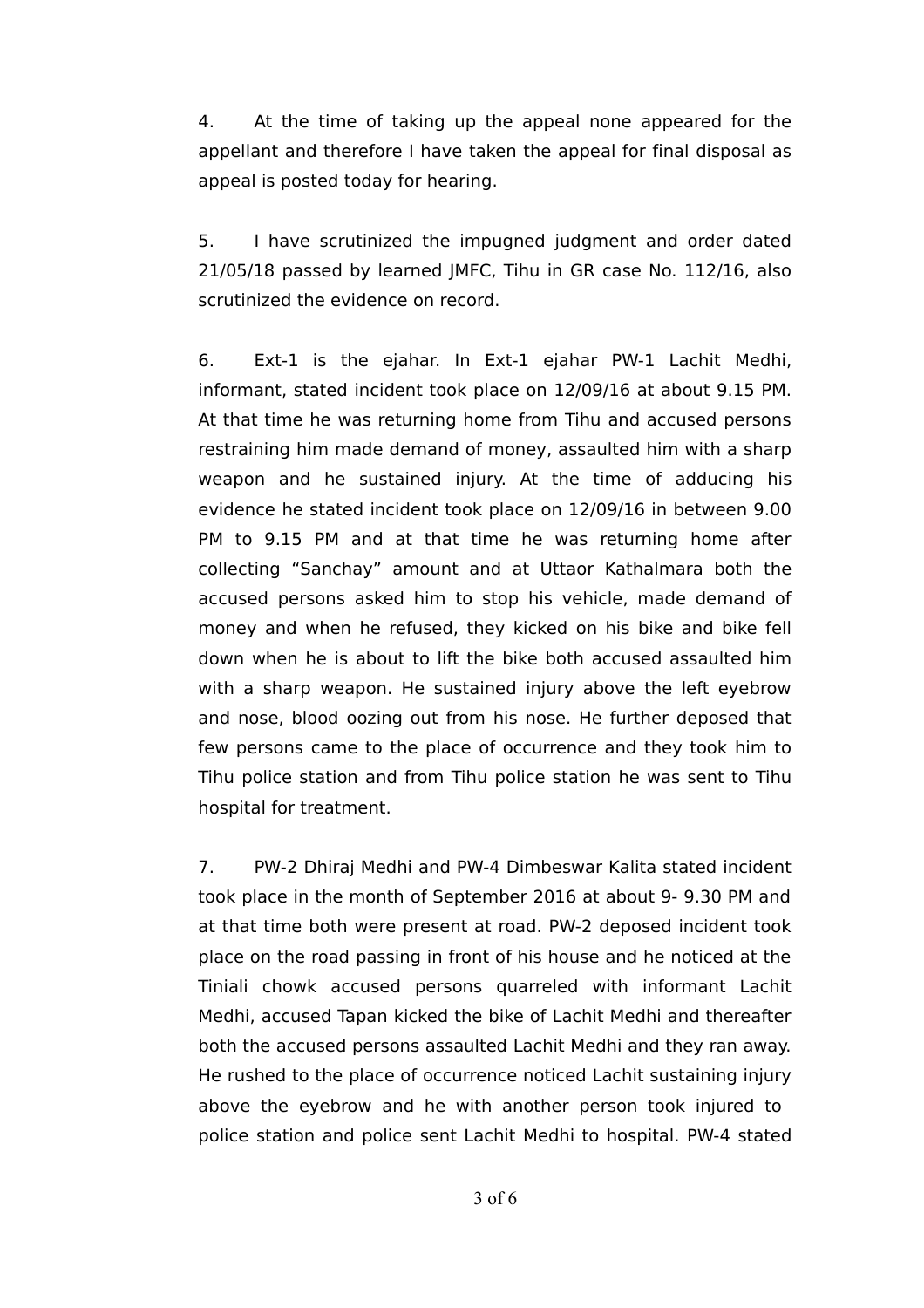while he was coming form Kasuguri to Nannartari, at Kathalmuri on the light of his bike he noticed accused persons assaulting Lachit Medhi and blood oozing out from the injury of Lachit Medhi. Lahcit Medhi told him that accused persons took away Rs. 15,000/- from his pocket.

8. On scrutiny of cross examination of PW-1, PW-2 and PW-4 I have seen that defence only put suggestions. From the statements of PW-1, PW-2 and PW-4 it is seen that incident took place on 12/09/16 in between 9- 9.30 PM and at that time informant was coming towards his home by his bike and at Kathalmura, accused persons assaulted the informant, PW-1 Lachit Medhi, as a result Lachit Medhi sustained injury on his left eyebrow and nose.

9. PW-3 Dr. Tapan Talukdar is the M/O of this case. His evidence pointed at about 10.05 PM on 12/09/16 he examined injured Lachit Medhi and found a liner cut injury over left upper eyebrow of size 2cm long X 0.5cm deep and active bleeding was present and swelling over nasal bridge, tenderness was present on palpation and mild bleeding was present from right nostril. Thereafter, injured was referred to SMK Civil Hospital, Nalbari.

10. PW-1 deposed he sustained injury on left eyebrow and nose. PW-2 and PW-4 deposed they notice injury on the left eyebrow and nose of PW-1. The ocular and medical evidence on the point of injury is similar and consistent with each other. PW-1 is the injured. PW-2 and PW-4 are eye witnesses. There is nothing comes out against PW-1, PW-2 and PW-4 why they would falsely implicate the accused persons for commission of the said offence.

11. Statement of PW-5 Victor Kalita revealed police seized blood stained cloths of Lachit Medhi on the next day of incident in his presence vide Ext-2. Statement of PW-6 SI Bhaskar Kalita (I/O) pointed on 12/09/16 informant and two persons came to police station and he recorded their statement on the date of incident. It is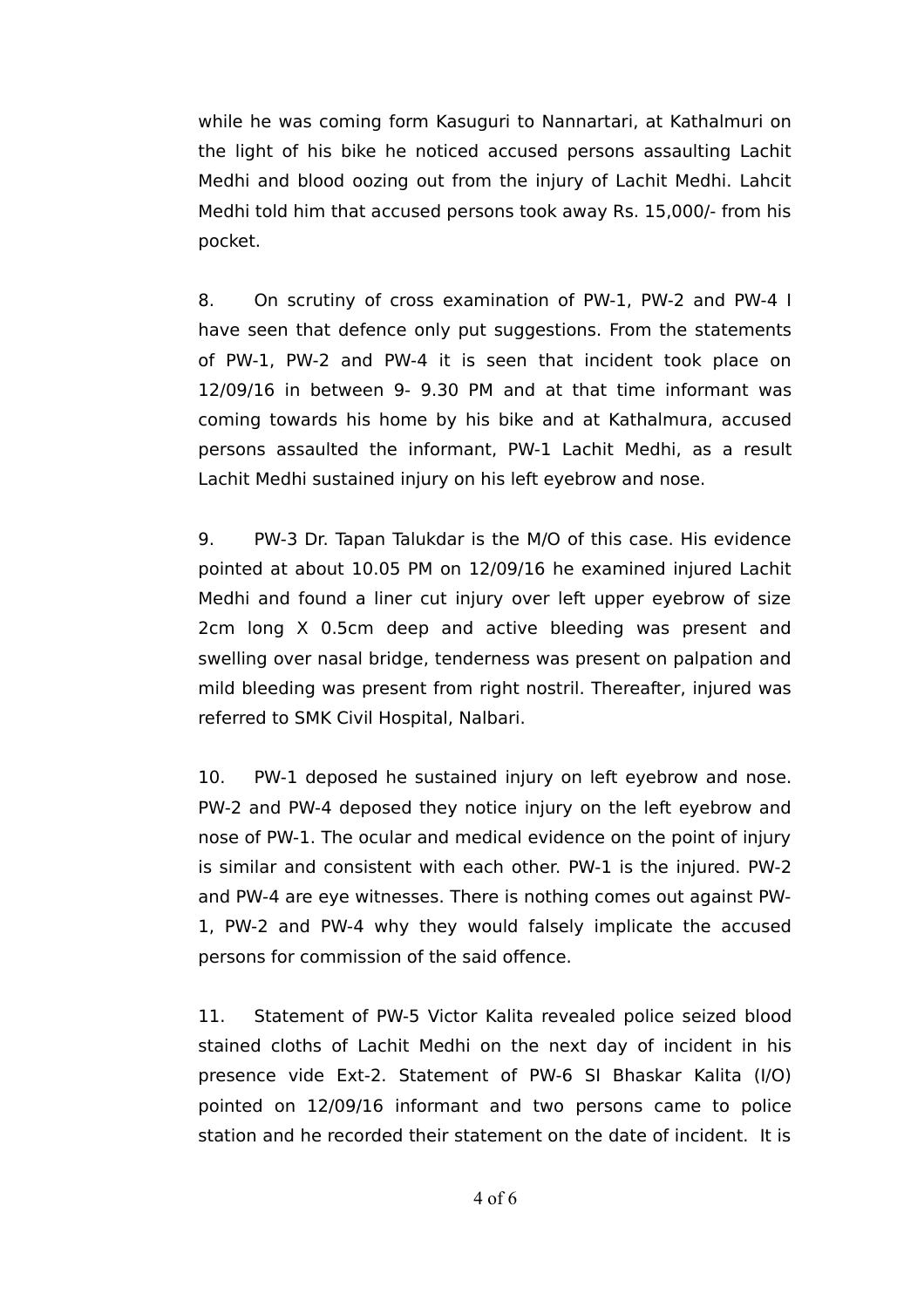he, who sent the injured to medical after issuing requisition for treatment of the injured. Statement of PW-6 further corroborated the statement of PW-1, PW-2 and PW-4 that injured was first taken to police station and thereafter police sent him to Tihu hospital for treatment. Statement of PW-3 pointed that injured was escorted by home-guard.

12. On scrutiny of the evidence on record there is nothing comes out to disbelieve the evidence of prosecution witnesses and their evidences are being cogent, convincing and corroborated by each other, learned trial court has rightly relied upon the same and prosecution fairly able to bring home the charge of section 323/34 IPC against the accused persons beyond all reasonable doubt and learned trial court rightly convicted the accused Brajen Das and Tapan Das u/s- 323/34 IPC.

13. I do not find any infirmity and illegality in the judgment of conviction passed by the learned trial court convicting the accused Brajen Das and Tapan Das u/s- 323/34 IPC and accordingly, judgment and order dated 21/05/18 passed by learned JMFC, Tihu in GR Case No. 112/16 is hereby upheld.

14. With regard to sentence of imposing fine, after perusal of case record, nature of the offence committed by the accused persons, I am of the opinion that if sentence of imprisonment is converted to sentence of fine only it would meet the ends of justice. Accordingly, the sentence of simple imprisonment for one month is converted to only payment of fine. With regard to imposition of amount of fine, I do not find any reason to interfere the same. Accordingly, the fine amount imposed by the learned trial court is upheld.

15. In result both the accused persons Brajen Das and Tapan Das are sentenced to pay fine of Rs. 1,000/- (one thousand) only each i/d simple imprisonment for 7 (seven) days for committing offence u/s-323/34 IPC. Both the accused persons are directed to pay the fine